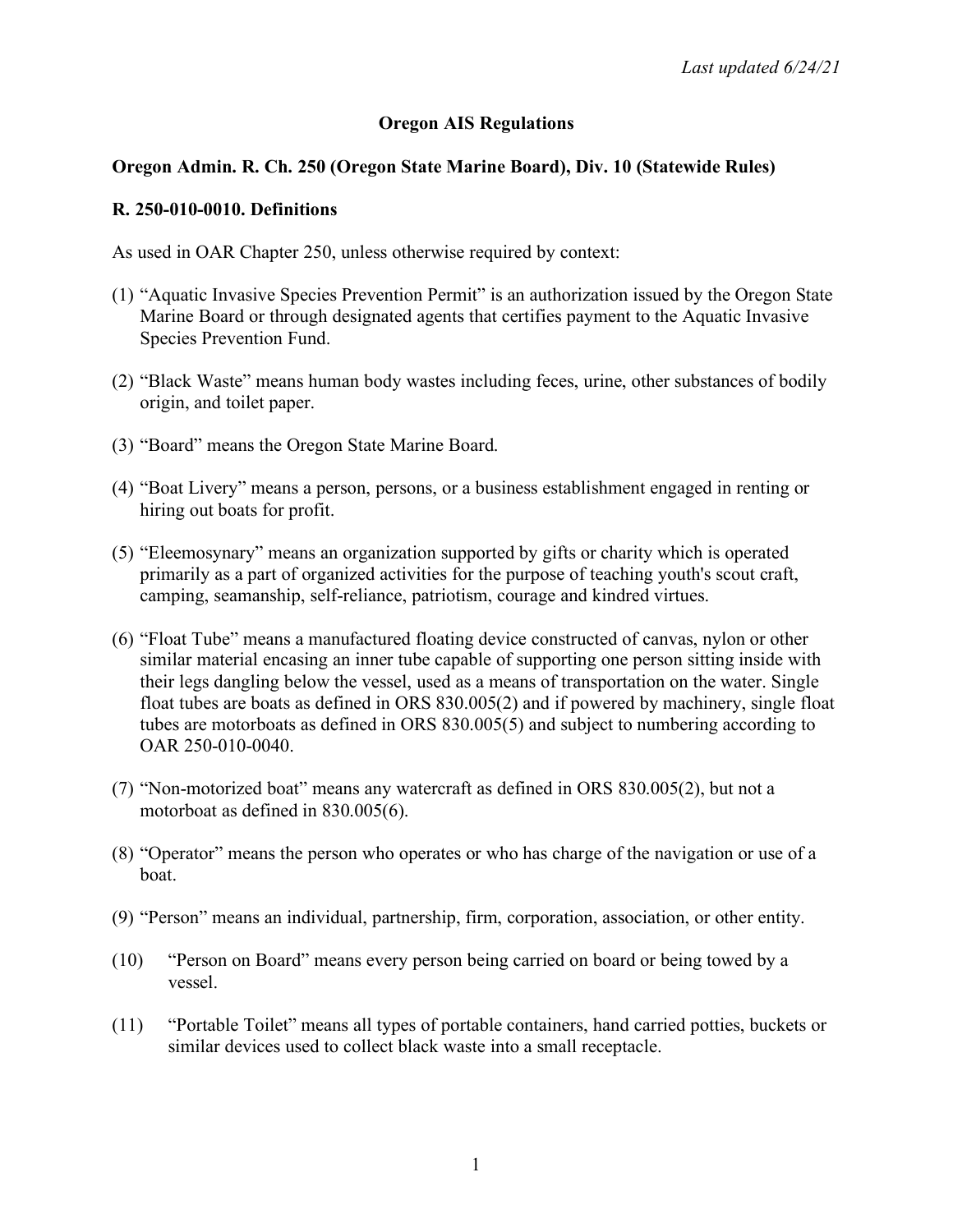- (12) "Propel" means but is not limited to floating, rowing, paddling, sailing or otherwise operating a boat (as defined in ORS 830.005), a vessel or ship.
- (13) "Sewage" means water-carried human and animal wastes and may include but is not solely kitchen, bath, and laundry wastes from residences, buildings, boats or other places.
- (14) "Ship's Lifeboats" means lifeboats used solely for lifesaving purposes and does not include dinghies, tenders, speedboats, or other types of craft carried aboard a vessel and used for other than lifesaving purposes.
- (15) "Slow-No Wake" means operating a boat at the slowest speed necessary to maintain steerage and that reduces or eliminates waves that appear as white water behind the boat.
- (16) "Throwable Personal Flotation Device (PFD)" means a PFD that is intended to be thrown to a person in the water. A PFD marked as Type IV or Type V with Type IV performance is considered a throwable PFD; unless specifically marked, a wearable PFD is not a throwable PFD.
- (17) "Type I Marine Sanitation Device" means a device installed on board a boat that is designed to receive, retain, treat, or discharge sewage or black waste, which produces an effluent having a fecal coliform bacteria count not greater than 1,000 per 100 ml and no visible floating solids.
- (18) "Type II Marine Sanitation Device" means a device installed on board a boat that is designed to receive, retain, treat, or discharge sewage or black waste, which produces an effluent having a fecal coliform bacteria count not greater than 200 per 100 ml and suspended solids not greater than 150 mg/L.
- (19) "Type III Marine Sanitation Device" means a device installed on board a boat that is designed to receive, retain, treat, or discharge sewage or black waste, which is designed to prevent the overboard discharge of treated or untreated sewage or any waste derived from sewage. These include but are not limited to a holding tank with a means of pumping the sewage into a land based Oregon Department of Environmental Quality approved wastewater treatment system.
- (20) "Undocumented Vessel" means any vessel which is not required to have, or does not have, a valid marine document issued by the U.S. Coast Guard.
- (21) "Underway" means when a boat is not at anchor, or moored, or made fast to the shore, or aground.
- (22) "Wakeboarding" means the activity of towing a person who is attached with two foot bindings on equipment similar to a short surfboard or snowboard. Equipment used in this activity may include but is not limited to wake boards.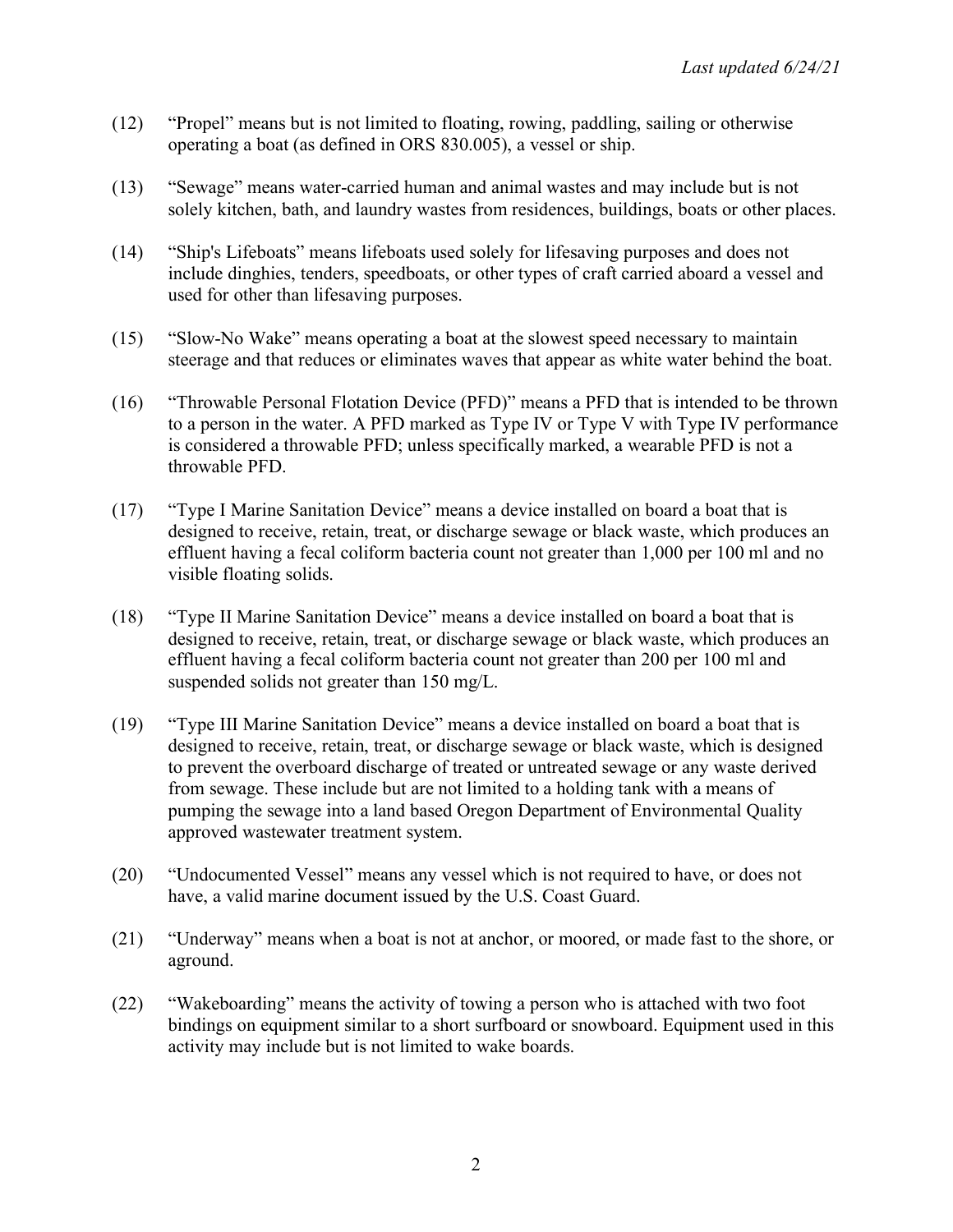- (23) "Wake surfing" means the activity of propelling a person, on equipment similar to a surfboard, forward with a boat's wake. The person may be holding a rope or free riding. Equipment used in this activity may include but is not limited to wake surf boards, wake boards, stand up paddleboards, and hydrofoils.
- (24) "Waterway Access Permit" is an authorization issued by the Oregon State Marine Board or through designated agents that certifies payment to the Waterway Access Fund.
- (25) "Wearable Personal Flotation Device (PFD)" means a PFD that is intended to be worn or otherwise attached to the body. A PFD marked as Type I, Type II, Type III, or Type V with Type (I, II, or III) performance is considered a wearable PFD.

# **R. 250-010-0650. Aquatic Invasive Species Prevention Permit**

- (1) The owner of a boat for which fees for a certificate of number or registration under ORS 830.790 are required will pay an aquatic invasive species prevention permit fee of \$5 per biennium at the time of boat registration.
	- (a) The registration validation stickers are in lieu of an Aquatic Invasive Species Prevention Permit.
	- (b) The validation stickers are non-transferable.
- (2) Out-of-state motorboats and out-of-state sailboats 12 feet in length or more that would be required to be registered in Oregon per ORS 830.790 shall carry an out-of-state aquatic invasive species prevention permit on board when in use on waters of the state. Out-of-state motorboat permits are transferrable between multiple motorized boats.
	- (a) Watercraft registered in Washington or Idaho that launch directly into waters that form a common interstate boundary, or launch in Oregon tributaries within one mile of these waters, that have a current boat registration, Coast Guard documentation, or an aquatic invasive species prevention permit issued by the States of Idaho or Washington, are exempt from this requirement.
	- (b) The name on the permit does not need to match the name of the person operating the boat.
- (3) A \$20 annual Aquatic Invasive Species Prevention Permit may be purchased for motorized race boats which are owned by Oregon residents but that are otherwise exempt from registration under OAR 250-010-0150(2).
- (4) Boats required to carry permits must present their permit for inspection upon request by a law enforcement officer.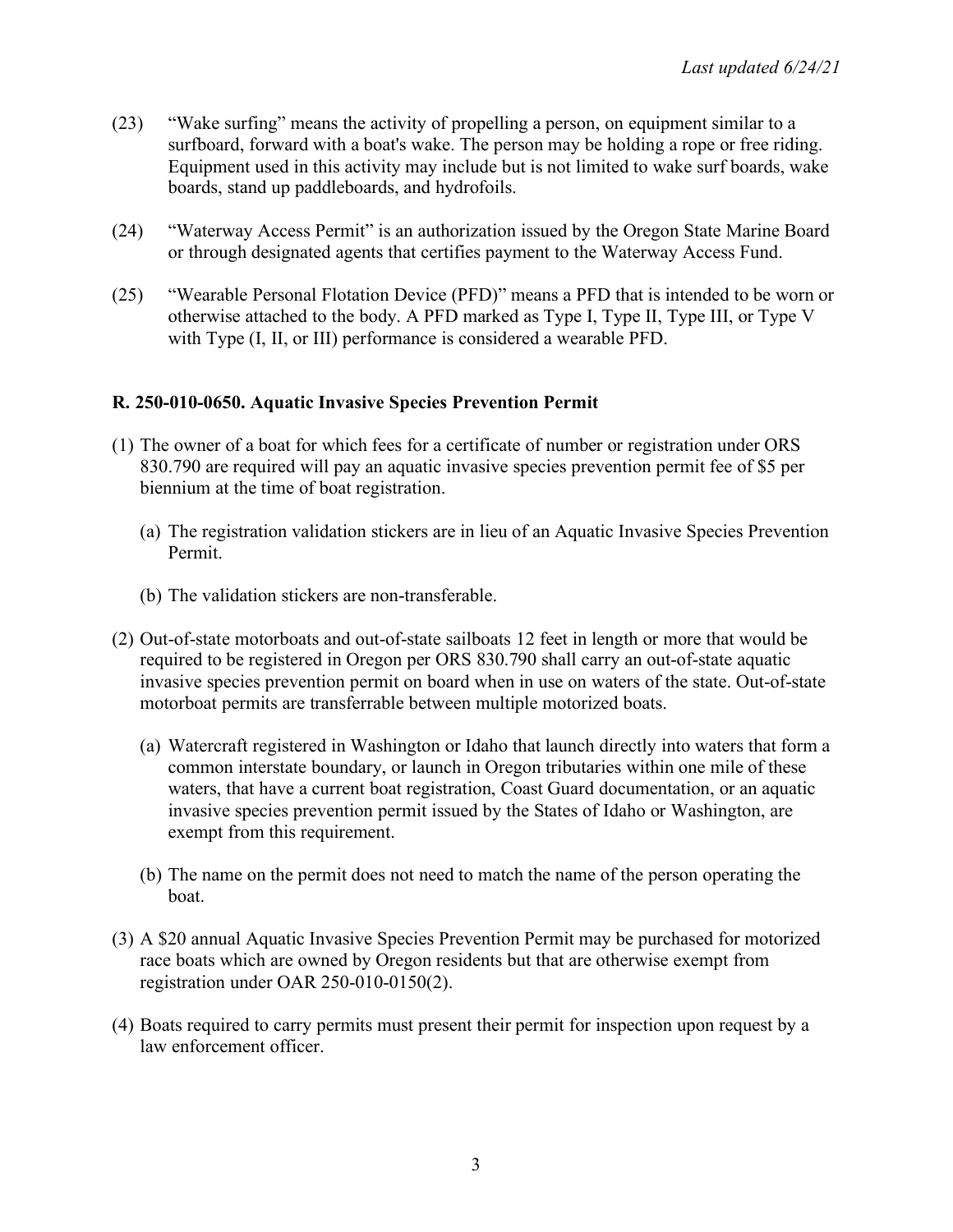- (5) A person is considered in violation of the provisions contained in this rule and subject to the penalties prescribed by law when they:
	- (a) Alter an aquatic invasive species prevention permit; or
	- (b) Produce or possess an unauthorized replica of an aquatic invasive species prevention permit; or
	- (c) Exhibit an altered Aquatic Invasive Species Prevention Permit to a peace officer.
- (6) The following vessels or classifications are exempt from the requirement to carry an Aquatic Invasive Species Prevention Permit:
	- (a) Watercraft registered in Washington or Idaho that launch directly into waters that form a common interstate boundary, or launch in Oregon tributaries within one mile of these waters, that have a current boat registration, Coast Guard documentation, or an aquatic invasive species prevention permit issued by the States of Idaho or Washington.
	- (b) Boats owned by the federal government, or by a state, county, or municipal government.
	- (c) Eleemosynary-owned boats which a supervising adult can confirm through documentation are engaged in an organization-related activity.
	- (d) A ship's lifeboat used solely for lifesaving purposes.
	- (e) Seaplanes

#### **R. 250-010-0660. Watercraft Inspection Stations**

(1) For the purpose of this rule, the following definitions apply:

(a) "Check Station" is a location in Oregon that a watercraft inspection team has designated for conducting watercraft inspections for aquatic invasive species.

(b) "Decontamination" is the removal of aquatic invasive species from a watercraft.

(c) "Inspector" is an individual certified and authorized by the Oregon Department of Fish and Wildlife to conduct boat inspections for aquatic invasive species.

(d) "Inspection Certificate" is a form used by the inspector to conduct and record watercraft inspection information.

(e) "Seal" is a plastic zip tie or cable with a unique number that is affixed to the trailer or other device to carry or convey the watercraft.

(f) "Watercraft Inspection Team" is one or more inspectors authorized to inspect for aquatic invasive species on all types of watercraft being transported over roads.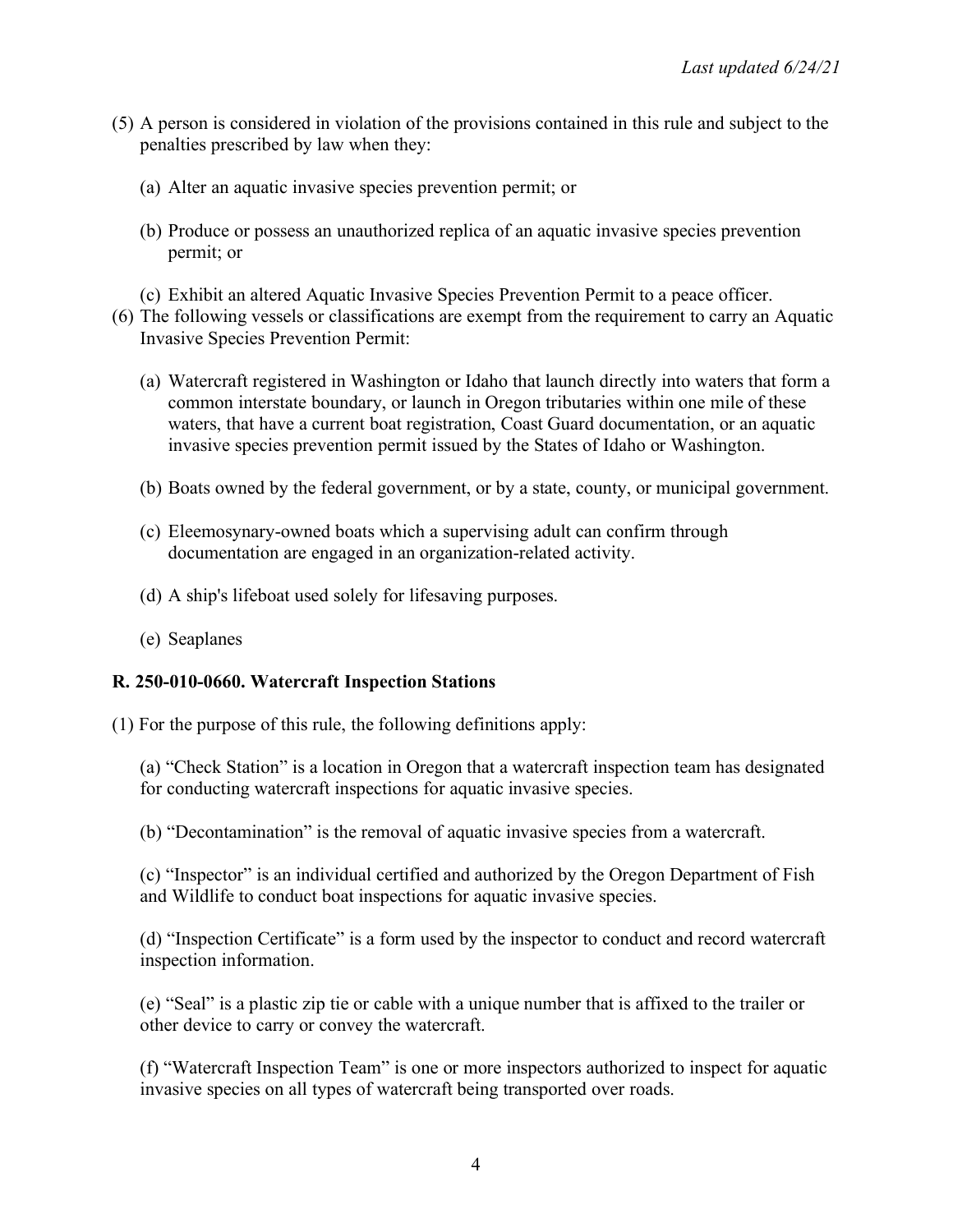(g) "Watercraft" are recreational or commercial, motorized and non-motorized boats, including canoes, kayaks and rafts, as provided in ORS 830.005, and any equipment used to transport a boat and any auxiliary equipment, as provided in ORS 570.850.

(2) The watercraft inspection team will select Oregon locations to conduct mandatory watercraft inspections as described in the Oregon Department of Fish and Wildlife Aquatic Invasive Species Watercraft Inspection Handbook. Signs will be placed along roads, as prescribed by the Oregon Department of Transportation, directing motorists transporting a watercraft over roads to a designated inspection station.

(3) The watercraft inspection team will inspect every watercraft that enters the check station for the presence of aquatic invasive species and may order decontamination of the watercraft. The inspection will include the hull, motor, propulsion system or component, anchor or other attached apparatus, trailer or other device used to transport the boat, and the bilge, live-well, motor-well and other interior locations that could harbor aquatic plants or animals.

(4) The watercraft inspection team will complete, submit and file an inspection certificate with the Oregon Department of Fish and Wildlife for each watercraft inspection conducted.

(5) The watercraft owner, operator or carrier must provide to the inspector, on request, his or her name and ZIP code. If an inspector determines that decontamination is required, the owner, operator or carrier must provide the additional information requested on the inspection certificate form including contact information.

(a) The decontamination process will include the hull, motor, propulsion system or component, anchor or other attached apparatus, trailer or other device used to transport the watercraft, bilge, live-well, motor-well or other interior location that could harbor aquatic plants or animals.

(b) Means of decontamination include, but are not limited to, one or more of the following: hot water washing or flushing, high-pressure water jets, hand removal and chemical treatment as determined necessary by the watercraft inspection team.

(6) The inspector will determine that the watercraft is a severe risk if the boat contains quagga or zebra mussels or other high risk aquatic invasive species, as defined in Oregon Department of Agriculture OAR chapter 603, division 052 "Quarantine; Noxious Weeds" or Oregon Department of Fish and Wildlife OAR chapter 635, division 056 "Importation, possession, confinement, transportation and sale of nonnative wildlife", or is of a design that prevents or inhibits effective on-site decontamination and the watercraft is from a known aquatic invasive species contaminated waterbody. In such cases, the inspector will place a seal on the watercraft indicating potential contamination. Only the inspector may attach this seal. Tampered, broken or removed seals are void and no longer valid for the purposes as to when they were attached.

(7) When the inspector determines the watercraft is clean or fully decontaminated, the inspector will attach a seal between the watercraft and trailer or other carriage device indicating a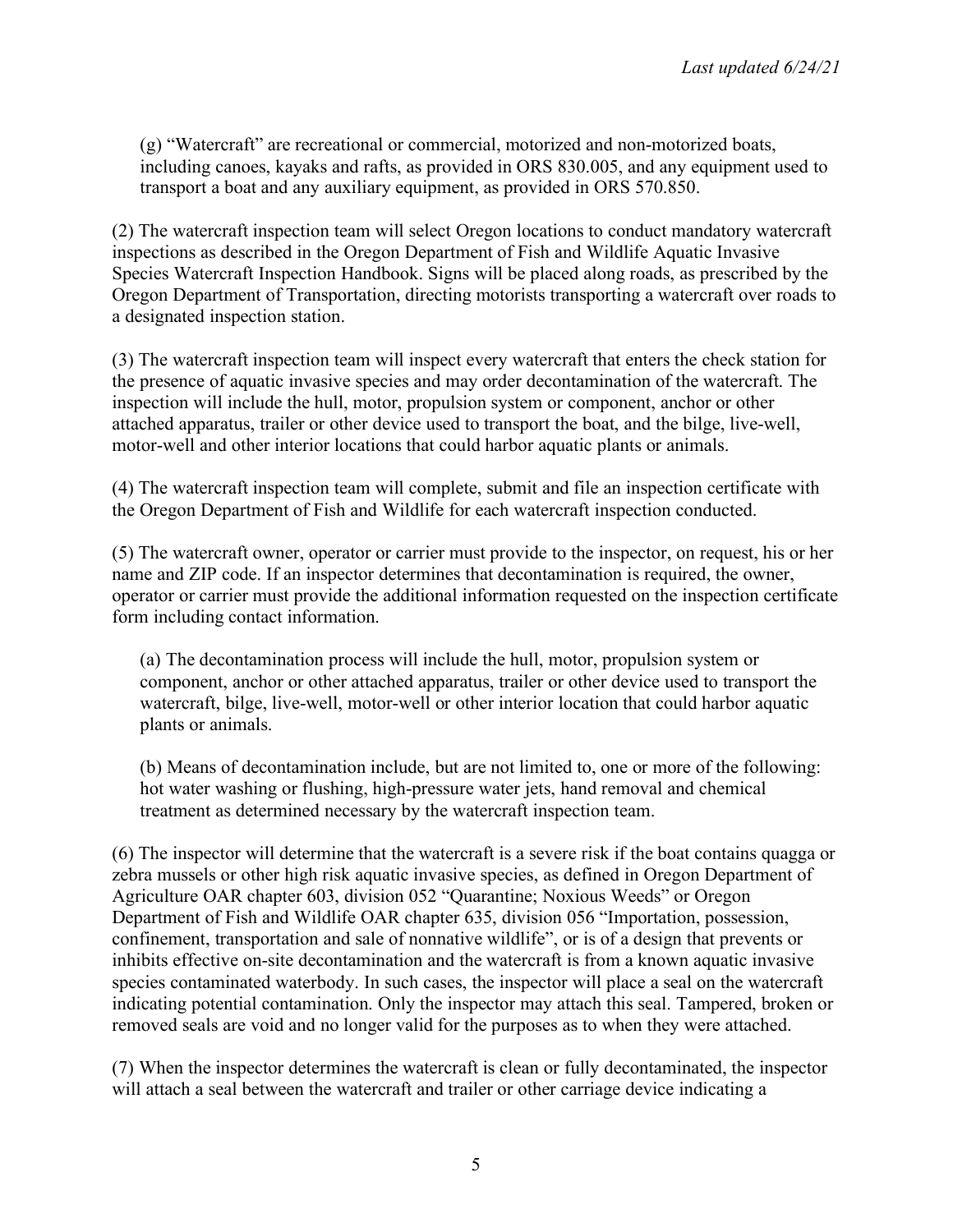completed inspection. Only the inspector may attach this seal. Tampered, broken or removed seals are void.

### **R. 250-010-0760. Waterway Access Permit**

- (1) Boaters required to carry permits must present their permit for inspection upon request by a law enforcement officer.
- (2) The following vessels or classifications are exempt from the requirement to carry a Waterway Access Permit:
	- (a) Eleemosynary-owned boats which a supervising adult can confirm through documentation are engaged in an organization-related activity.
	- (b) A ship's lifeboat used solely for lifesaving purposes.
	- (c) Surfboards, sailboards and kite boards.
	- (d) Boats owned and operated by liveries and those used for group-guided activities by Outfitters and Guides which have purchased discounted permits and have received a certificate of compliance from the Board.
	- (e) Boats that launch directly into waters that form a common interstate boundary, or launch in Oregon tributaries within one mile of these waters, that have a current boat registration, Coast Guard documentation, or an aquatic invasive species prevention permit issued by the States of Idaho or Washington.
- (3) Clubs or organizations that possess or own boats for communal use by members, participants, racing teams, or for public educational purposes except as exempted under this rule, may purchase Waterway Access Permits under the name of the organization or the club's presiding officer or secretary.
- (4) For non-motorized boats engaged in competitive events, Waterway Access Permits numbering not less than the maximum number of boats in use on the water at any given time may be held by the event organizer, coach or other designated person at the event site as long as the permits are readily available for inspection by a law enforcement officer.
- (5) A person is considered in violation of the provisions contained in this rule and subject to the penalties prescribed by law when they:
	- (a) Alter a Waterway Access Permit; or
	- (b) Produce or possess an unauthorized replica of a Waterway Access Permit; or
	- (c) Exhibit an altered Waterway Access Permit to a peace officer.
- (6) The Waterway Access Permit expires on December 31 of the year indicated on the permit.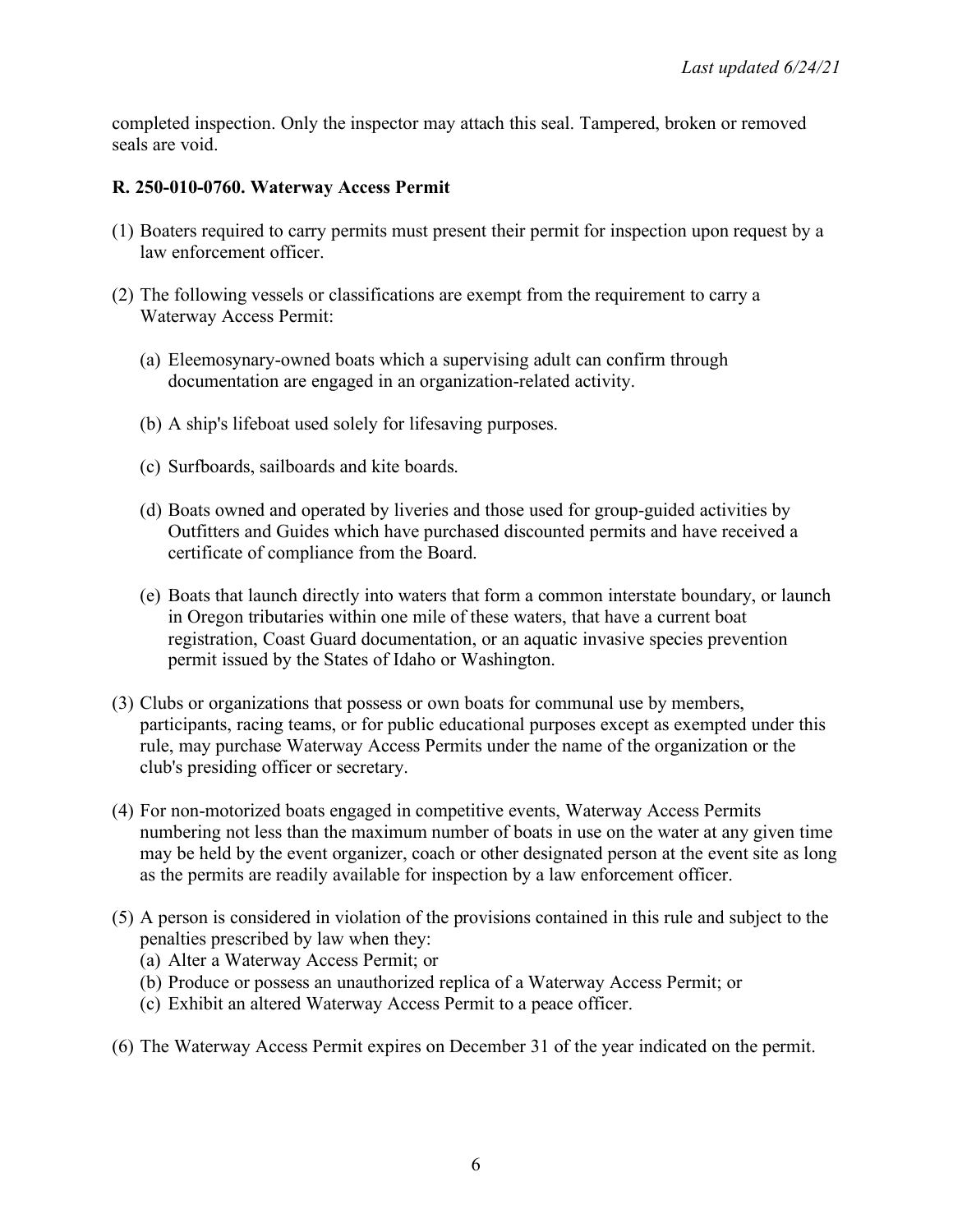### **Ore. Admin. R. Ch. 635 (Department of Fish and Wildlife), Div. 56 (Importation, Possession, Confinement, Transportation and Sale of Nonnative Wildlife)**

### **R. 635-056-0050. Prohibited Species**

- (1) Except as otherwise provided in these rules or other rules of the commission, live wildlife listed below may not be imported, possessed, sold, purchased, exchanged or transported in the state:
	- (a) Prohibited Mammals: Common Name Family Genus/species:
		- (A) Order Artiodactyla:

(i) Sheep, Goats, Chamois, Tahr - Bovidae - Subfamily Caprinae; All species and hybrids except:

- (I) Capra hircus;
- (II) Ovis aries;
- (III) hybrids of Ovis aries with O. a. orientalis; hybrids of O. aries with Ammotragus lervia; and hybrids of O. aries with Pseudois nayaur;
- (ii) Wildebeest Bovidae Connochaetes All species and hybrids;
- (iii) Central Asian gazelles Bovidae Procapra All species and hybrids;
- (iv) Wild boar Suidae Sus scrofa (except Sus scrofa domesticus).

### (B) Order Carnivora:

(i) Wild canids - Canidae - All native species. However, fox (Vulpes vulpes and Urocyon cinereoargenteus) are exempt from this prohibitition if when part of a commercial fur farming operation or for wildlife rehabilitation purposes by a licensed wildlife rehabilitator;

(ii) Mongooses - Herpestidae - All species and hybrids;

(iii) North American Otter, Eastern subspecies - Mustelidae - Lontra canadensis lataxina.

(iv) Asian Small-clawed Otter - Mustelidae - Lutrinae Aonyx cinerea. (v) Civets and Genets - Viverridae - All species and hybrids (except Arctictis binturong).

- (C) Order Chiroptera: Bats All families except Pteropodidae All species and hybrids.
- (D) Order Cingulata: Nine-banded armadillo Dasypodidae Dasypus novemcinctus.
- (E) Order Dasyuromorphia: (i) Broad-footed marsupial mice - Dasyuridae - Antechinus All species and hybrids; (ii) Brush-tailed marsupial mice - Dasyuridae - Phascogale All species and hybrids; (iii) Dunnant - Dasyuridae - Sminthopsis All species and hybrids.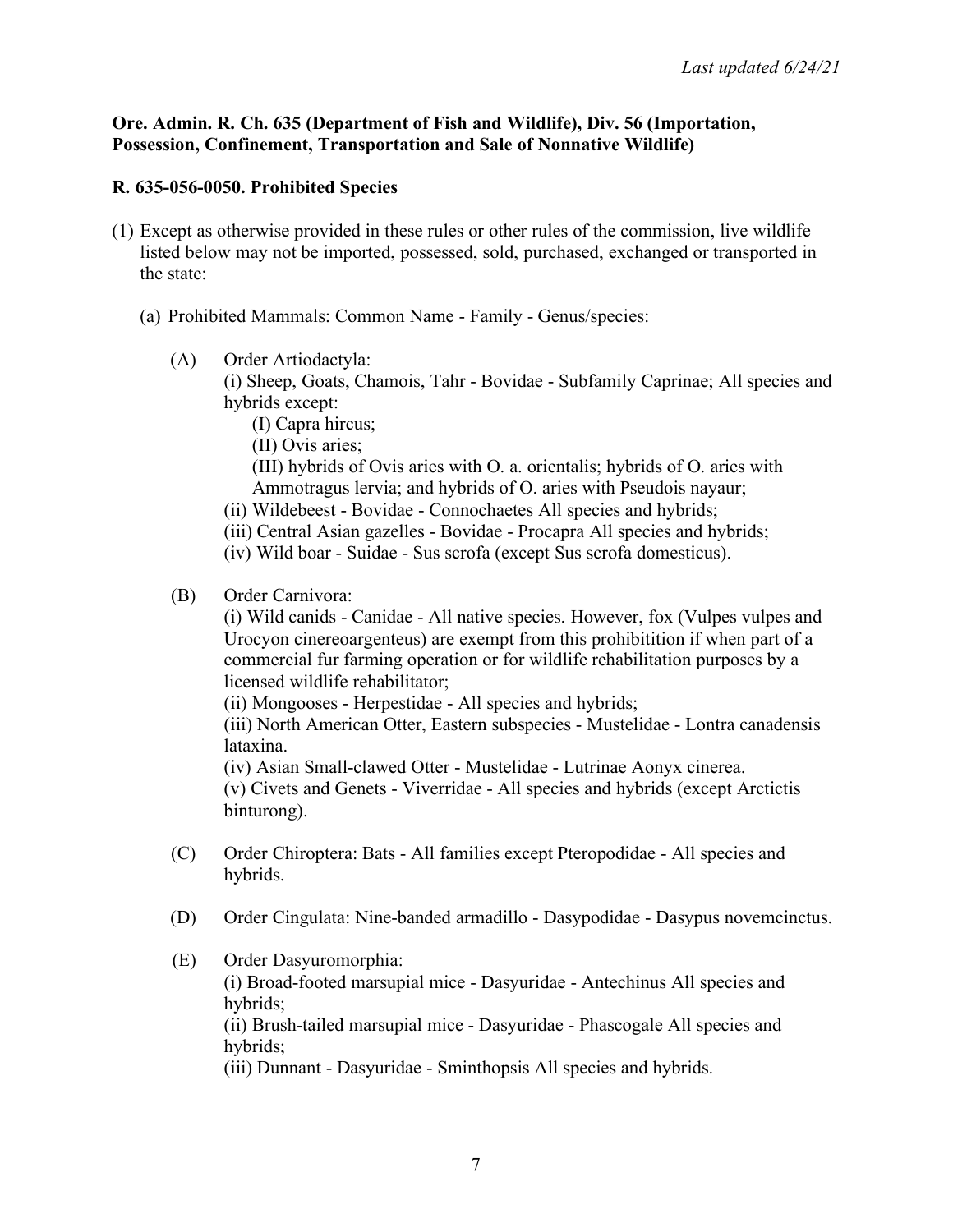- (F) Order Didelphimorphia: Virginia opossum Didelphidae Didelphis virginiana.
- (G) Order Diprotodontia: (i) Common brushtail - Phalangeridae - Trichosurus vulpecula; (ii) Common ringtail - Pseudocheiridae - Pseudocheirus peregrinus.
- (H) Order Erinaceomorpha: Eurasian hedgehogs Erinaceidae Erinaceus europaeus, E. concolor, E. amurensis.

(I) Order Lagomorpha: (i) Hares and Jackrabbits - Leporidae - Lepus All nonnative species and hybrids; (ii) Cottontails - Leporidae - Sylvilagus All nonnative species and hybrids.

#### (J) Order Rodentia:

(i) Argentine Plains viscacha - Chinchillidae - Lagostomus maximus;

(ii) Chinese jumping mouse - Dipodidae - Eozapus setchuanus;

(iii) Desert jerboas - Dipodidae - Jaculus All species and hybrids;

(iv) Kangaroo rats - Heteromyidae - Dipodomys All nonnative species except D. deserti and D. spectabilis;

(v) Pale kangaroo mouse - Heteromyidae - Microdipodops pallidus;

(vi) Pocket mice - Heteromyidae - Perognathus All nonnative species and hybrids;

(vii) Capybara - Hydrochaeridae - Hydrochaeris hydrochaeris;

(viii) Old world porcupines - Hystricidae - Hystrix africaeaustralis, H. cristata, and H. indica;

(ix) Mouselike hamster - Muridae - Calomyscus All species and hybrids;

(x) Ratlike hamsters - Muridae - Cricetulus All species and hybrids;

(xi) Bushy-tailed jird - Muridae - Sekeetamys calurus;

(xii) Nutria (Coypu) - Myocastoridae - Myocastor coypus;

(xiii) Fat dormouse - Myoxidae - Glis glis;

(xiv) Hazel dormouse - Myoxidae - Muscardinus avellanarius;

(xv) Antelope ground squirrels - Sciuridae - Ammospermophilus All nonnative species and hybrids except A. harrisii;

(xvi) Tricolored squirrels - Sciuridae - Callosciurus All species and hybrids except C. prevostii;

(xvii) Prairie dogs - Sciuridae - Cynomys All species and hybrids;

(xviii) Southern flying squirrel - Sciuridae - Glaucomys volans;

(xix) Marmots - Sciuridae - Marmota All nonnative species and hybrids;

(xx) Giant flying squirrel - Sciuridae - Petaurista All species and hybrids;

(xxi) Eastern gray squirrel - Sciuridae - Sciurus carolinensis;

(xxii) Eastern fox squirrel - Sciuridae - Sciurus niger;

(xxiii) Eurasian red squirrel - Sciuridae - Sciurus vulgaris;

(xxiv) Ground squirrels - Sciuridae - Spermophilus All nonnative species and

hybrids except S. adocetus, S. annulatus, S. atricapillus, S. madrensis, S.

mexicanus, S. mohavensis, S. perotensis, and S. tereticaudus;

(xxv) Chipmunks - Sciuridae - Tamias All nonnative species and hybrids;

(xxvi) African ground squirrels - Sciuridae - Xerus All species and hybrids.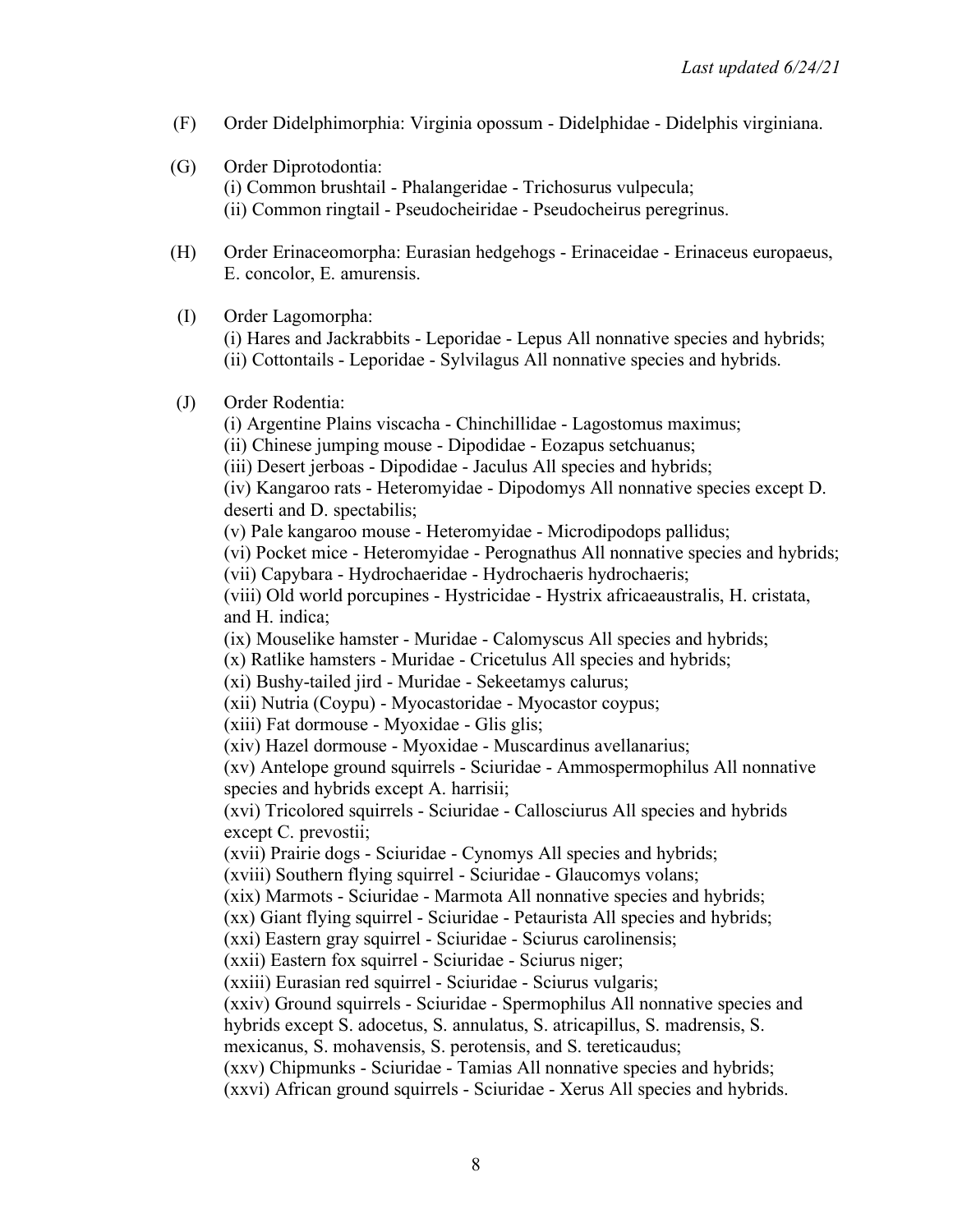(b) Prohibited Birds: Common Name - Family - Genus/species:

- (A) Order Anseriformes: Egyptian goose Anatidae Alopochen aegyptiaca.
- (B) Order Charadriiformes: Spotted thick-knee Burhinidae Burhinus capensis.
- (C) Order Coraciiformes: (i) Malachite kingfisher - Alcedinidae - Alcedo cristata; (ii) Laughing kookaburra - Alcedinidae - Dacelo novaeguineae.
- (D) Order Passeriformes:
	- (i) Yellowhammer Emberizidae Emberiza citrinella;
	- (ii) European greenfinch Fringillidae Carduelis chloris;
	- (iii) Chaffinch Fringillidae Fringilla coelobs.
- (c) Prohibited Amphibians: Common Name Family Genus/species:
	- (A) Order Caudata:

(i) Tiger salamander - Ambystomatidae - Ambystoma tigrinum All nonnative subspecies;

(ii) Amphiumas - Amphiumidae - All species and hybrids;

(iii) Giant salamanders and Hellbenders - Cryptobranchidae - All species and hybrids;

(iv) American giant salamanders - Dicamptodontidae - All nonnative species and hybrids;

(v) Asian salamanders - Hynobiidae - Ranodon All species and hybrids;

(vi) Shovel-nosed salamander - Plethodontidae - Leurognathus marmoratus;

(vii) Waterdogs - Proteidae - Necturus All species and hybrids;

(viii) Firebelly newts - Salamandridae - Cynops All species and hybrids;

(ix) European Mountain or Brook salamanders - Salamandridae - Euproctus All species and hybrids;

(x) Caucasus or Spine-tailed salamanders - Salamandridae - Mertensiella All species and hybrids;

(xi) Red-spotted or Eastern newt - Salamandridae - Notophthalmus viridescens; (xii) Chinese newts - Salamandridae - Pachytriton All species and hybrids; (xiii) Warty newts - Salamandridae - Paramesotriton All species and hybrids; (xiv) Ribbed newts - Salamandridae - Pleurodeles All species and hybrids; (xv) Fire salamanders - Salamandridae - Salamandra All species and hybrids; (xvi) Roughskin newts - Salamandridae - Taricha rivularis and T. torosa; (xvii) Alpine newts - Salamandridae - Triturus All species and hybrids; (xviii) Crocodile newts - Salamandridae - Tylotriton All species and hybrids; (xix) Sirens - Sirenidae - All species and hybrids.

(B) Order Anura:

(i) Fire-bellied toads - Bombinatoridae - Bombina All species and hybrids;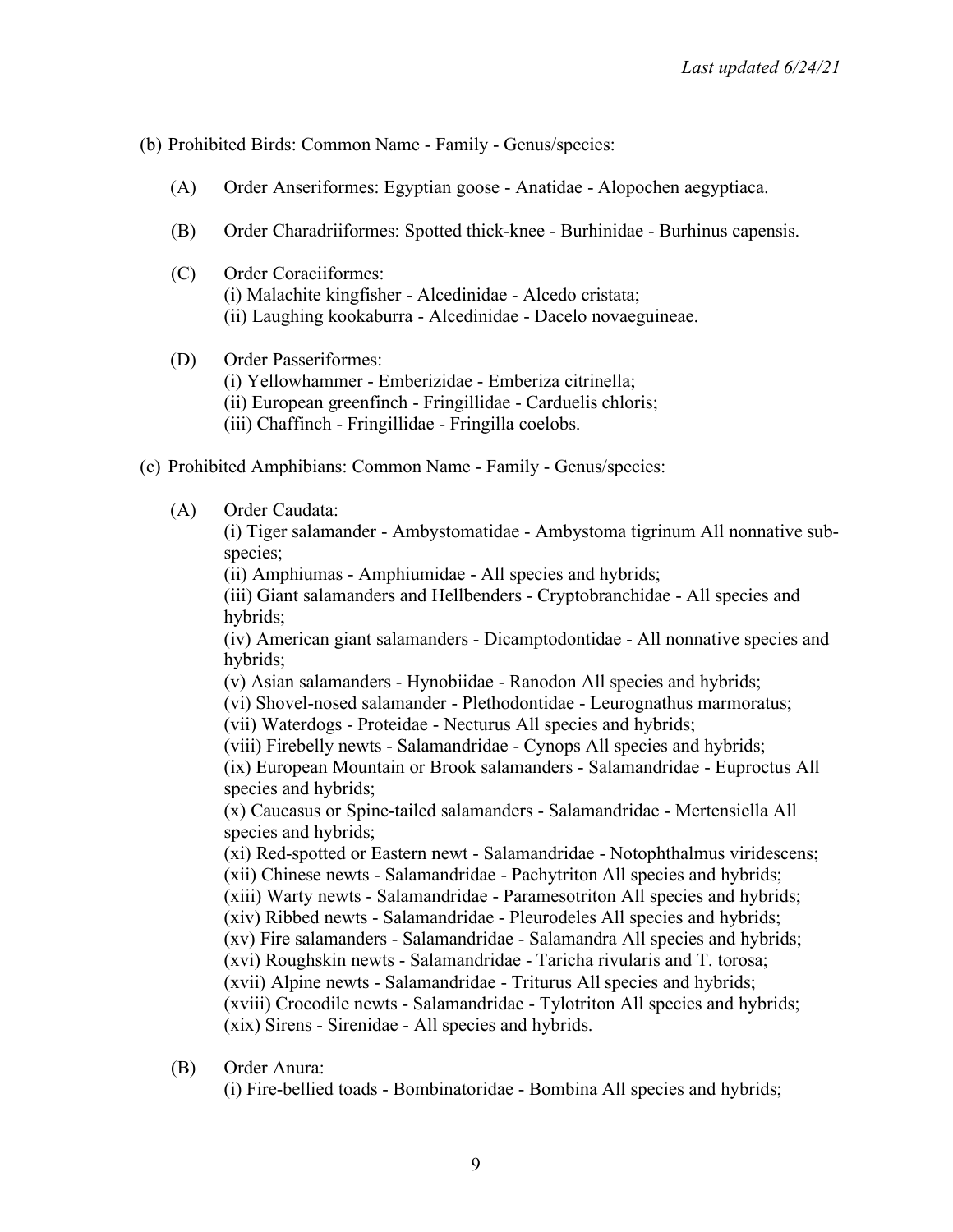(ii) True toads - Bufonidae - Bufo All nonnative species and hybrids except Bufo marinus; (iii) Midwife toads - Discoglossidae - Alytes All species and hybrids; (iv) Painted frogs - Discoglossidae - Discoglossus All species and hybrids; (v) Cricket frog - Hylidae - Acris All species and hybrids; (vi) European tree frog - Hylidae - Hyla arborea; (vii) Cope's gray tree frog - Hylidae - Hyla chrysoscelis; (viii) Green tree frog - Hylidae - Hyla cinerea; (ix) Mediterranean tree frog - Hylidae - Hyla meridionalis; (x) Gray tree frog - Hylidae - Hyla versicolor; (xi) Chorus frog - Hylidae - Pseudacris All nonnative species and hybrids; (xii) Australian froglets - Myobatrachidae - Crinia All species and hybrids; (xiii) Australian swamp frogs - Myobatrachidae - Limnodynastes All species and hybrids; (xiv) Barred frogs - Myobatrachidae - Mixophyes All species and hybrids; (xv) Spadefoot toads - Pelobatidae - All nonnative species and hybrids; (xvi) African clawed frog - Pipidae - Xenopus All species and hybrids; (xvii) African bull frog - Ranidae - Pyxicephalus All species and hybrids; (xviii) Siberian frog - Ranidae - Rana altaica; (xix) Khabarovsk frog - Ranidae - Rana amurensis; (xx) Crawfish frog - Ranidae - Rana areolata; (xxi) Swedish swamp frog - Ranidae - Rana arvalis; (xxii) Asian frog - Ranidae - Rana asiatica; (xxiii) Rio Grande leopard frog - Ranidae - Rana berlandieri; (xxiv) Plains leopard frog - Ranidae - Rana blairi; (xxv) Caucasus frog - Ranidae - Rana camerani; (xxvi) Inkiapo frog - Ranidae - Rana chensinensis; (xxvii) Toudaohe frog - Ranidae - Rana chevronta; (xxviii) Green frog - Ranidae - Rana clamitans; (xxix) Spring frog - Ranidae - Rana dalmatina; (xxx) Dybowski's frog - Ranidae - Rana dybowskii; (xxxi) Stream frog - Ranidae - Rana graeca; (xxxii) Pig frog - Ranidae - Rana grylio; (xxxiii) River frog - Ranidae - Rana heckscheri; (xxxiv) Turkish frog - Ranidae - Rana holtzi; (xxxv) Iberian frog - Ranidae - Rana iberica; (xxxvi) Agile frog - Ranidae - Rana japonica; (xxxvii) Italian agile frog - Ranidae - Rana latastei; (xxxviii) Kokarit or Taipa frog - Ranidae - Rana longicrus; (xxxix) Brusa frog - Ranidae - Rana macrocnemis; (xl) Nikko frog - Ranidae - Rana ornativentris; (xli) Pickeral frog - Ranidae - Rana palustris; (xlii) Mink frog - Ranidae - Rana septentrionalis; (xliii) Wood frog - Ranidae - Rana sylvatica; (xliv) Tago frog - Ranidae - Rana tagoe; (xlv) European common frog - Ranidae - Rana temporaria;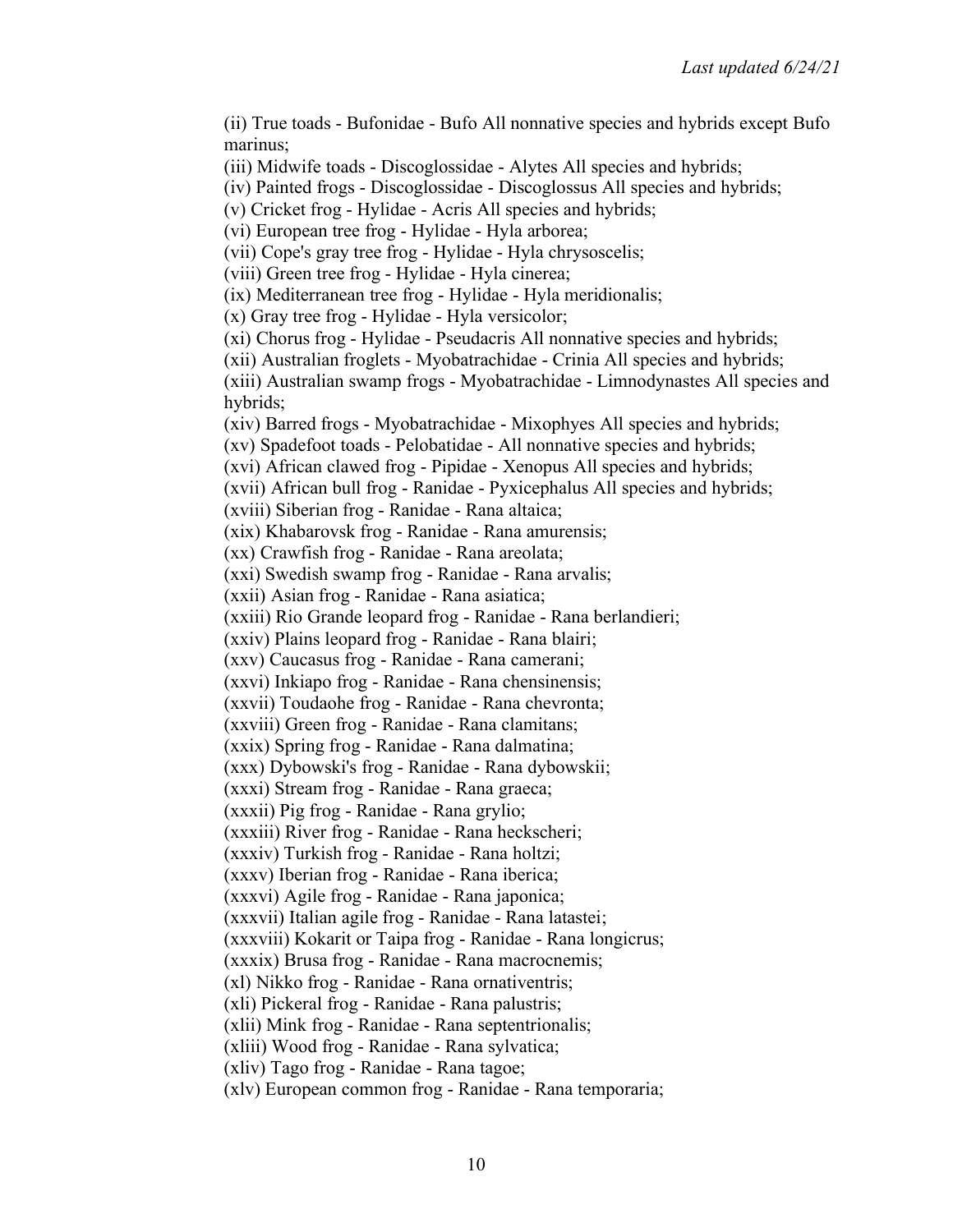(xlvi) Tsushima frog - Ranidae - Rana tsushimensis; (xlvii) Carpenter frog - Ranidae - Rana virgatipes.

- (d) Prohibited Reptiles: Common Name Family Genus/species:
	- (A) Order Testudines:
		- (i) Snapping turtle Chelydridae All species and hybrids;
		- (ii) Chinese pond turtle Emydidae Chinemys All species and hybrids;
		- (iii) Pond turtle Emydidae Clemmys All nonnative species;
		- (iv) Painted turtle Emydidae Chrysemys All nonnative sub-species;
		- (v) European pond turtle Emydidae Emys orbicularis;
		- (vi) Blanding's turtle Emydidae Emydoidea blandingii;
		- (vii) Map turtle Emydidae Graptemys All species and hybrids;
		- (viii) Asian pond turtle Emydidae Mauremys All species and hybrids;
		- (ix) Pond slider Emydidae Pseudemys and Trachemys All species and hybrids;
		- (x) Common musk turtle Kinosternidae Kinosternon odoratum;
		- (xi) Common mud turtle Kinosternidae Kinosternon subrubrum;
		- (xii) North American soft shell Trionychidae Apalone All species and hybrids;
		- (xiii) African soft shell Trionychidae Trionyx triunguis.
	- (B) Order Squamata (Suborder Lacertilia):
		- (i) Slow worm Anguidae Anguis fragilis;
		- (ii) Armored Glass lizard Anguidae Ophisaurus apodus
		- (iii) Sand lizard Lacertidae Lacerta agilis;
		- (iv) Jewelled lizard Lacertidae Lacerta lepida;
		- (v) Iberian Mountain lizard Lacertidae Lacerta monticola;
		- (vi) Meadow lizard Lacertidae Lacerta praticola;
		- (vii) Iberian Emerald lizard Lacertidae Lacerta schreiberi;
		- (viii) Balkan Emerald lizard Lacertidae Lacerta trilineata;
		- (ix) Emerald lizard Lacertidae Lacerta viridis;
		- (x) Viviparous lizard Lacertidae Lacerta vivipara;
		- (xi) Erhard's Wall lizard Lacertidae Podarcis erhardi;
		- (xii) Iberian Wall lizard Lacertidae Podarcis hispanica;
		- (xiii) Common Wall lizard Lacertidae Podarcis muralis;
		- (xiv) Crocodile lizard Xenosauridae Shinisaurus crocodilurus.
	- (C) Order Squamata (Suborder Serpentes):
		- (i) Brown tree snake Colubridae Boiga irregularis;
		- (ii) Black-necked spitting cobra Elapidae Naja nigricollis;
		- (iii) Cape cobra Elapidae Naja nivea;

(iv) Copperheads and cottonmouths - Viperidae - Agkistrodon All species and hybrids;

(v) Puff adders - Viperidae - Bitis All species and hybrids except Bitis gabonica and B. nasicornis;

(vi) Lanceheads - Viperidae - Bothrops All species and hybrids;

(vii) Palm pit vipers - Viperidae - Bothriechis All species and hybrids;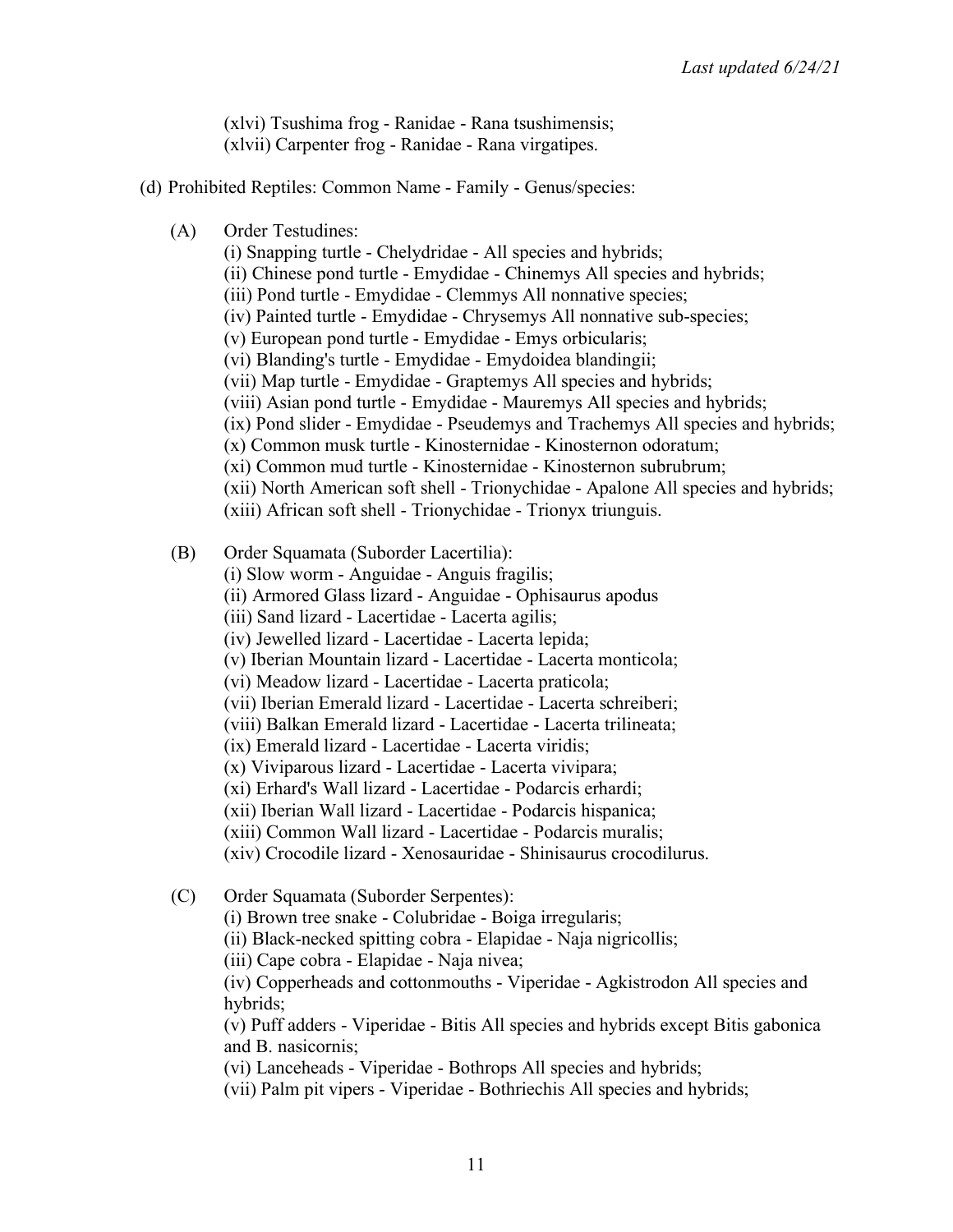(viii) Rattlesnakes - Viperidae - All nonnative species and hybrids except Crotalus aquilus, C. basiliscus, C. durissus, C. intermedius, C. polystictus, C. pusillus, C. tortugensis, C. triseriatus, C. unicolor, and C. vegrandis; (ix) Mid-east vipers - Viperidae - Daboia All species and hybrids; (x) Pygmy rattlesnake - Viperidae - Sistrurus catenatus; (xi) Asian pit vipers - Viperidae - Trimeresurus All species and hybrids; (xii) Wagler's palm viper - Viperidae - Tropidolaemus wagleri; (xiii) Sand vipers - Viperidae - Vipera All species and hybrids.

- (e) Prohibited Fish: Common Name Family Genus/species:
	- (A) Order Amiiformes: Bowfin Amiidae Amia calva.
	- (B) Order Cypriniformes:

(i) Piranha or Caribe - Characidae subfamily Serrasalminae commonly known as caribe or piranha - All species and hybrids except carnivorous species of Pygocentrus, Serrasalmus or Pristobrycon pursuant to ORS 498.242; (ii) Walking catfish (ORS 498.242) - Clariidae - All species and hybrids; (iii) Oriental weatherfish - Cobitidae - Misgurnus anguillicaudatus; (iv) Ide - Cyprinidae - Leuciscus idus; (v) Rudd - Cyprinidae - Scardinius erythropthalmus. (vi) Asian carp - Cyprinidae - Hypophthalmichthys All species and hybrids; (vii) Black carp - Cyprinidae - Mylopharyngodon piceus

- (C) Order Lepisosteiformes: Gar Lepisosteidae All species and hybrids.
- (D) Order Perciformes:
	- (i) Snakehead Channidae Channa All species and hybrids;
	- (ii) Round goby Gobiidae Neogobius melanostomus;
	- (iii) Ruffe Percidae Gymnocephalus cernuus;
	- (iv) Zander or Pike-perch Percidae Sander lucioperca.
- (E) Order Salmoniformes: Pikes, Pickerel, Muskellunge Esocidae All species and hybrids except tiger muskellunge (Esox lucius X Esox masquinongy) in Phillips Reservoir located in Baker County
- (f) Prohibited Mollusks Common Name Family Genus/species:
	- (A) Order Bivalvia: (i) Asian clam - Corbiculidae - All species; (ii) Zebra mussel, Quagga mussel - Dreissenidae - All species (whether live or dead).
	- (B) Order Neogastropoda: Japanese oyster drill Muricidae Ceratostoma inornatum.
	- (C) Order Architaenioglosso: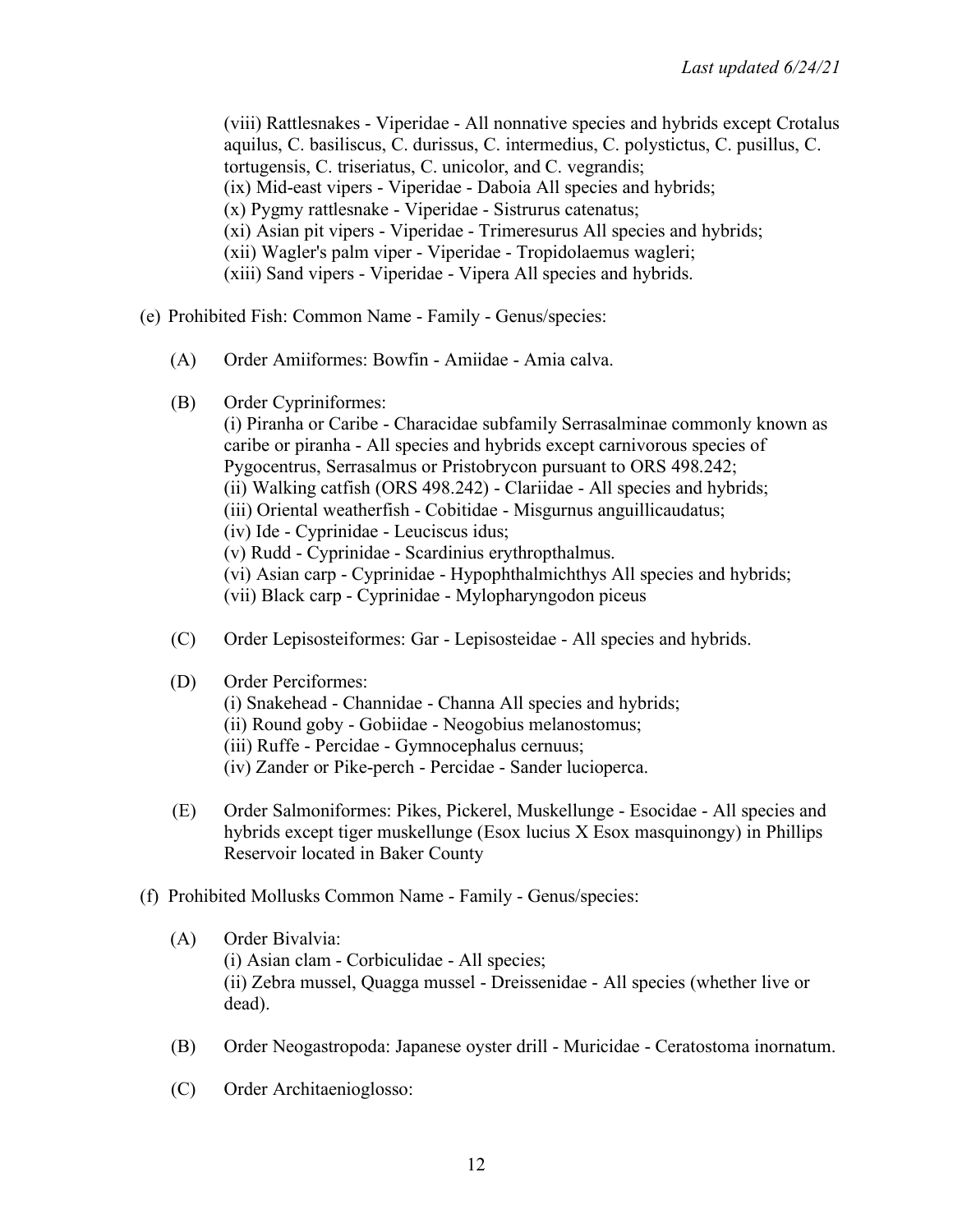(i) Chinese mystery snail - Viviparidae - Cipangopaludina chinensis. (ii) Japanese mystery snail - Viviparidae - Cipangopaludina japonica

- (g) Prohibited Crustaceans Common Name Family Genus/species: Order Decapoda:
	- (A) Chinese mitten crab Grapsidae Eriocheir All species;
	- (B) Blue crab Portunidae Callinectes sapidus;
- (2) The department may issue a permit for the importation, possession, sale, purchase, exchange or intrastate transportation of prohibited species and those species not yet classified if the department finds that the following standards have been met:
	- (a) The facility is constructed to minimize escape of prohibited species;
	- (b) There are adequate security and safety programs and procedures which minimize the possibility of escape;
	- (c) There is adequate record keeping to aid in tracking of confined animals or recovery of escaped animals;
	- (d) There are adequate procedures, equipment and trained staff to maximize capture of escaped animals;
	- (e) Adequate veterinary care is provided to identify and minimize the spread of diseases; and
	- (f) The applicant has a good reputation for care of animals and compliance with the wildlife laws.
	- (g) Using forms provided by the department, persons or entities may apply for a permit under subsection (2) as follows:
		- (A) Facilities accredited by the American Zoo and Aquarium Association (AZA). Because the department finds that the current AZA accreditation process holds these facilities to standards equivalent to those in subsection (2), AZA accreditation shall be evidence that the department's standards for importation, possession, sale, purchase, exchange or intrastate transportation of prohibited species are met. To obtain a permit for these activities, AZA accredited facilities shall submit a completed application form and proof of accreditation.
		- (B) Universities and colleges. To obtain a permit, universities and colleges shall submit:

(i) A completed application form;

(ii) A written description of escape avoidance procedures and facilities; and (iii) Identification of the time period(s) during which prohibited species will be held.